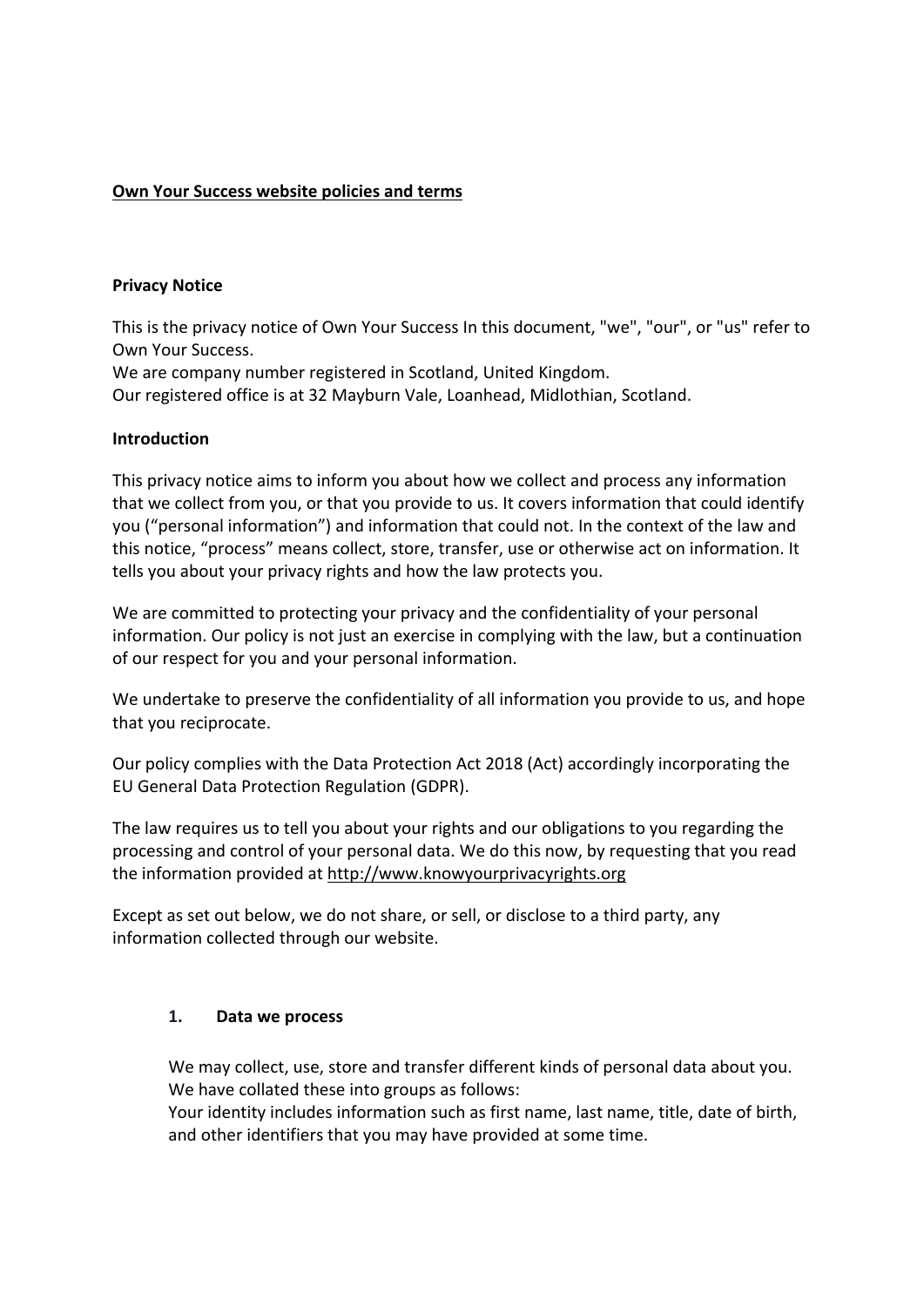Your contact information includes information such as billing address, delivery address, email address, telephone numbers and any other information you have given to us for communication or meeting.

Your financial data includes information such as your bank account and payment card details.

Transaction data includes details about payments or communications to and from you and information about products and services you have purchased from us. Technical data includes your internet protocol (IP) address, browser type and version, time zone setting and location, browser plug-in types and versions, operating system and platform and other technology on the devices you use to access this website.

Your profile includes information such as your username and password, purchases or orders made by you, your interests, preferences, feedback and survey responses. Marketing data includes your preferences in receiving marketing from us; communication preferences; responses and actions in relation to your use of our services.

We may aggregate anonymous data such as statistical or demographic data for any purpose. Anonymous data is data that does not identify you as an individual. Aggregated data may be derived from your personal data but is not considered personal information in law because it does not reveal your identity.

For example, we may aggregate profile data to assess interest in a product or service.

However, if we combine or connect aggregated data with your personal information so that it can identify you in anyway, we treat the combined data as personal information and it will be used in accordance with this privacy notice.

## **2. Special personal information**

Special personal information is data about your race or ethnicity, religious or philosophical beliefs, sex life, sexual orientation, political opinions, trade union membership, information about your health and genetic and biometric data.

We do not collect any special personal information about you.

#### **3. If you do not provide personal information we need**

Where we need to collect personal data by law, or under the terms of a contract we have with you, and you fail to provide that data when requested, we may not be able to perform that contract. In that case, we may have to stop providing a service to you. If so, we will notify you of this at the time.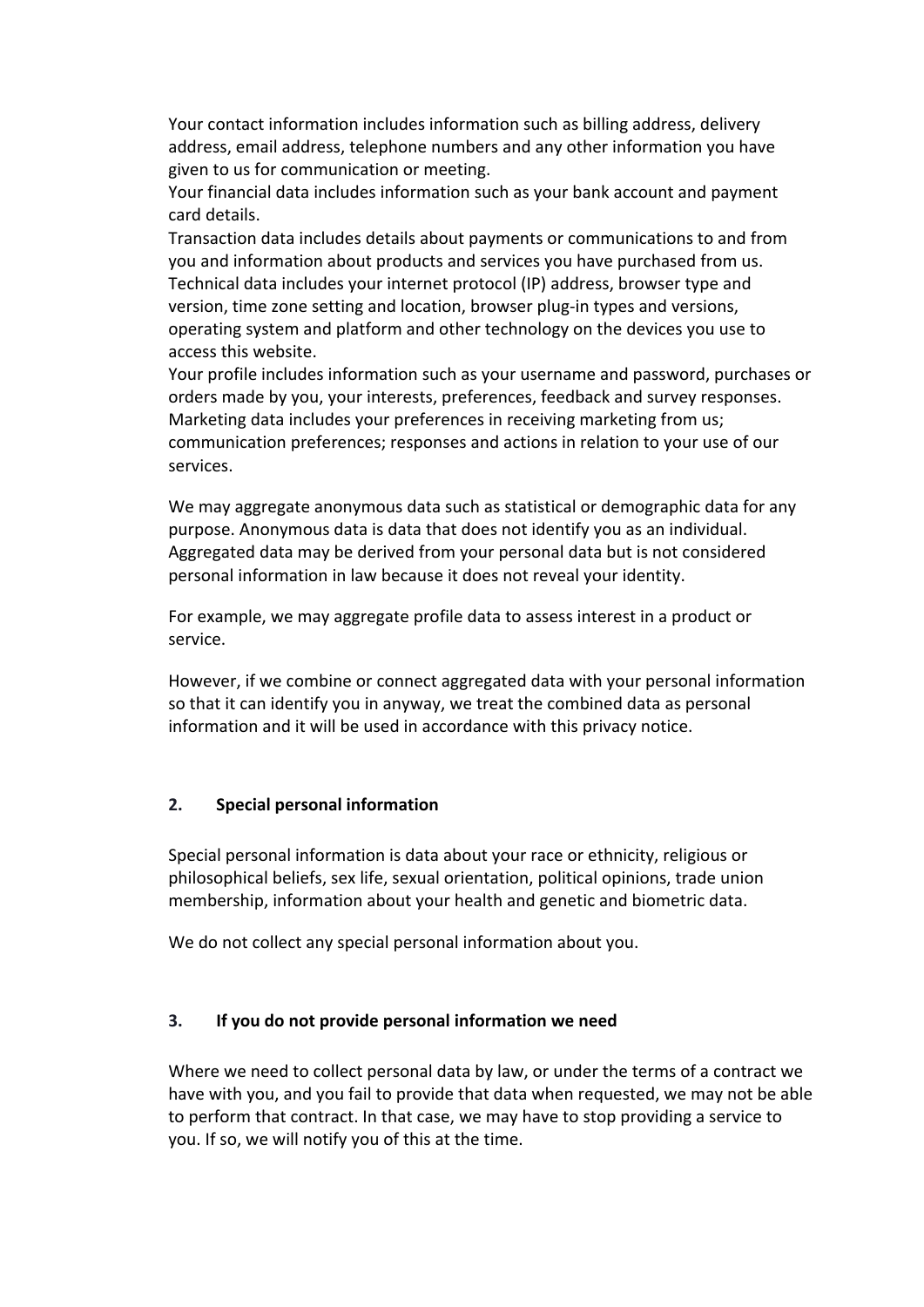## **The bases on which we process information about you**

The law requires us to determine under which of six defined bases we process different categories of your personal information, and to notify you of the basis for each category.

If a basis on which we process your personal information is no longer relevant then we shall immediately stop processing your data.

If the basis changes then if required by law we shall notify you of the change and of any new basis under which we have determined that we can continue to process your information.

## **4. Information we process because we have a contractual obligation with you**

When you create an account on our website, buy a product or service from us, or otherwise agree to our terms and conditions, a contract is formed between you and us.

In order to carry out our obligations under that contract we must process the information you give us. Some of this information may be personal information.

We may use it in order to:

verify your identity for security purposes

sell products to you

provide you with our services

 provide you with suggestions and advice on products, services and how to obtain the most from using our website

We process this information on the basis there is a contract between us, or that you have requested we use the information before we enter into a legal contract.

We shall continue to process this information until the contract between us ends or is terminated by either party under the terms of the contract.

# **5. Information we process with your consent**

Through certain actions when otherwise there is no contractual relationship between us, such as when you browse our website or ask us to provide you more information about our business, including our products and services, you provide your consent to us to process information that may be personal information.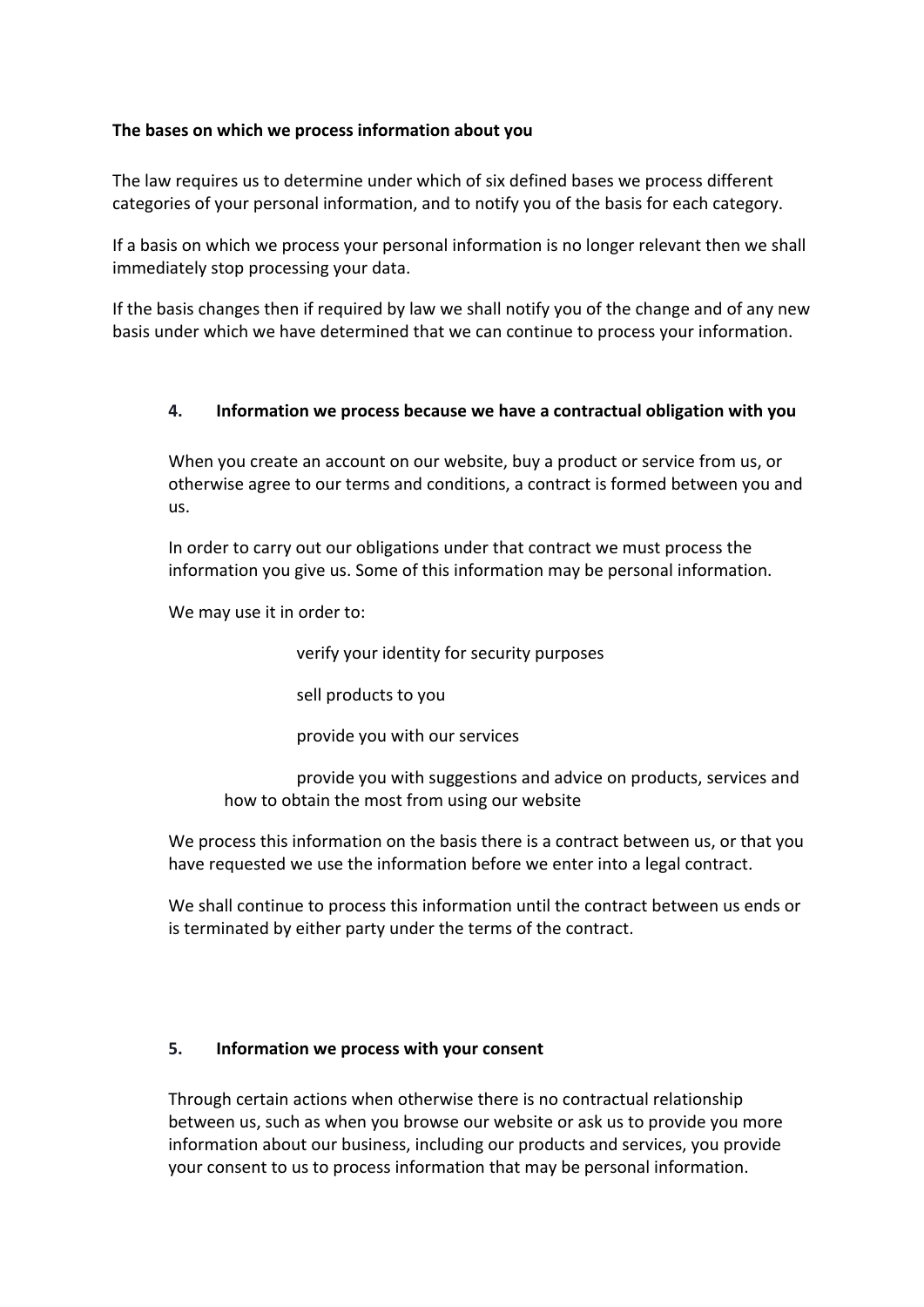Wherever possible, we aim to obtain your explicit consent to process this information, for example, by asking you to agree to our use of cookies.

If you have given us explicit permission to do so, we may from time to time pass your name and contact information to selected associates whom we consider may provide services or products you would find useful.

We continue to process your information on this basis until you withdraw your consent or it can be reasonably assumed that your consent no longer exists.

You may withdraw your consent at any time by instructing us info@ownyoursuccess.co.uk. However, if you do so, you may not be able to use our website or our services further.

## **6. Information we process for the purposes of legitimate interests**

We may process information on the basis there is a legitimate interest, either to you or to us, of doing so.

Where we process your information on this basis, we do after having given careful consideration to:

whether the same objective could be achieved through other

whether processing (or not processing) might cause you harm

 whether you would expect us to process your data, and whether you would, in the round, consider it reasonable to do so

For example, we may process your data on this basis for the purposes of:

means

 record-keeping for the proper and necessary administration of our business.

 responding to unsolicited communication from you to which we believe you would expect a response

protecting and asserting the legal rights of any party

 insuring against or obtaining professional advice that is required to manage business risk

protecting your interests where we believe we have a duty to do so

## **7. Information we process because we have a legal obligation**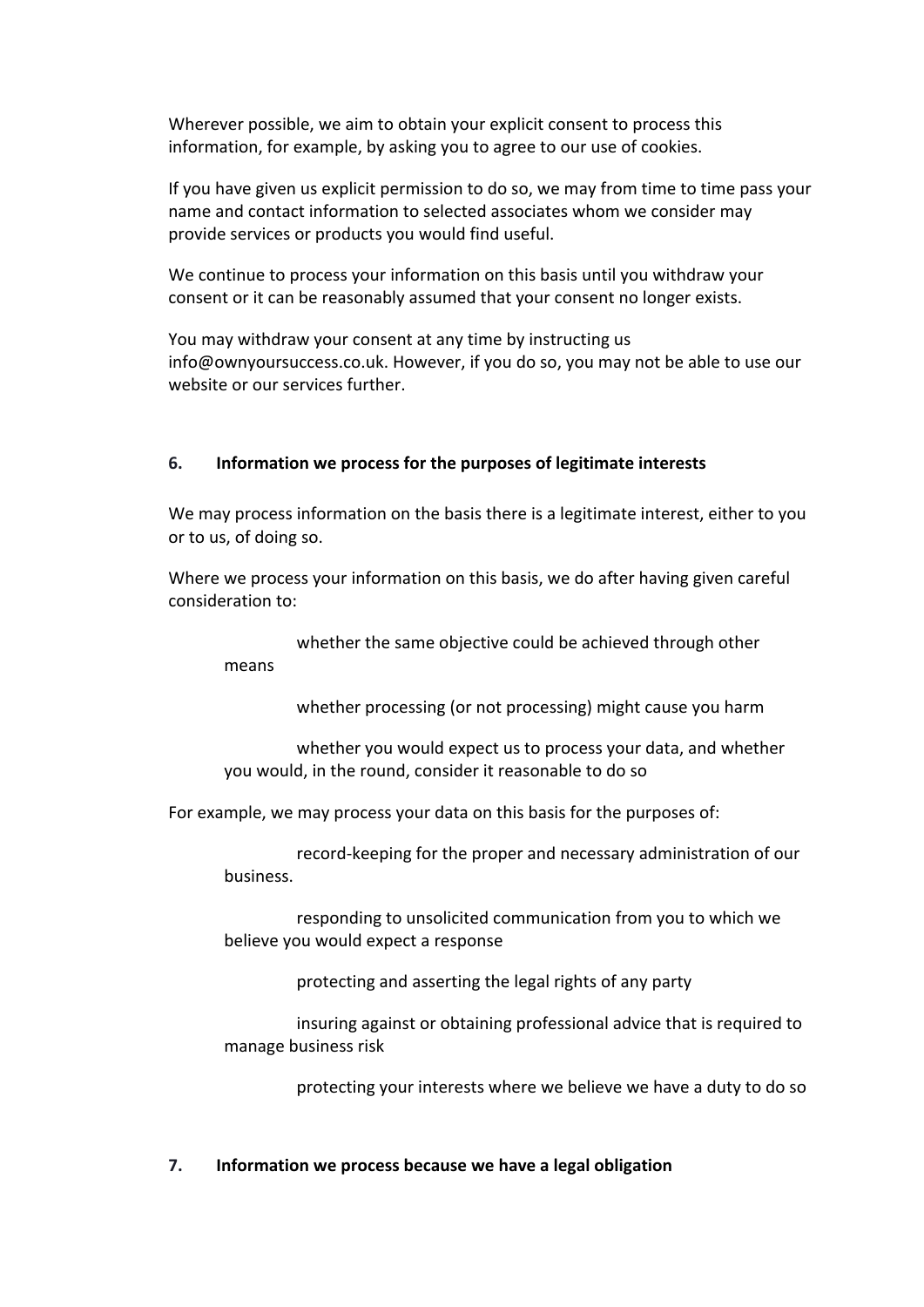Sometimes, we must process your information in order to comply with a statutory obligation.

For example, we may be required to give information to legal authorities if they so request or if they have the proper authorisation such as a search warrant or court order.

This may include your personal information.

## **Specific uses of information you provide to us**

# **8. Information provided on the understanding that it will be shared with a third party**

Our website allows you to post information with a view to that information being read, copied, downloaded, or used by other people.

Examples include:

posting a message our forum

tagging an image

 clicking on an icon next to another visitor's message to convey your agreement, disagreement or thanks

In posting personal information, it is up to you to satisfy yourself about the privacy level of every person who might use it.

We do store it, and we reserve a right to use it in the future in any way we decide.

Once your information enters the public domain, we have no control over what any individual third party may do with it. We accept no responsibility for their actions at any time.

Provided your request is reasonable and there is no legal basis for us to retain it, then at our discretion, we may agree to your request to delete personal information that you have posted. You can make a request by contacting us at info@ownyoursuccess.co.uk.

## **9. Complaints regarding content on our website**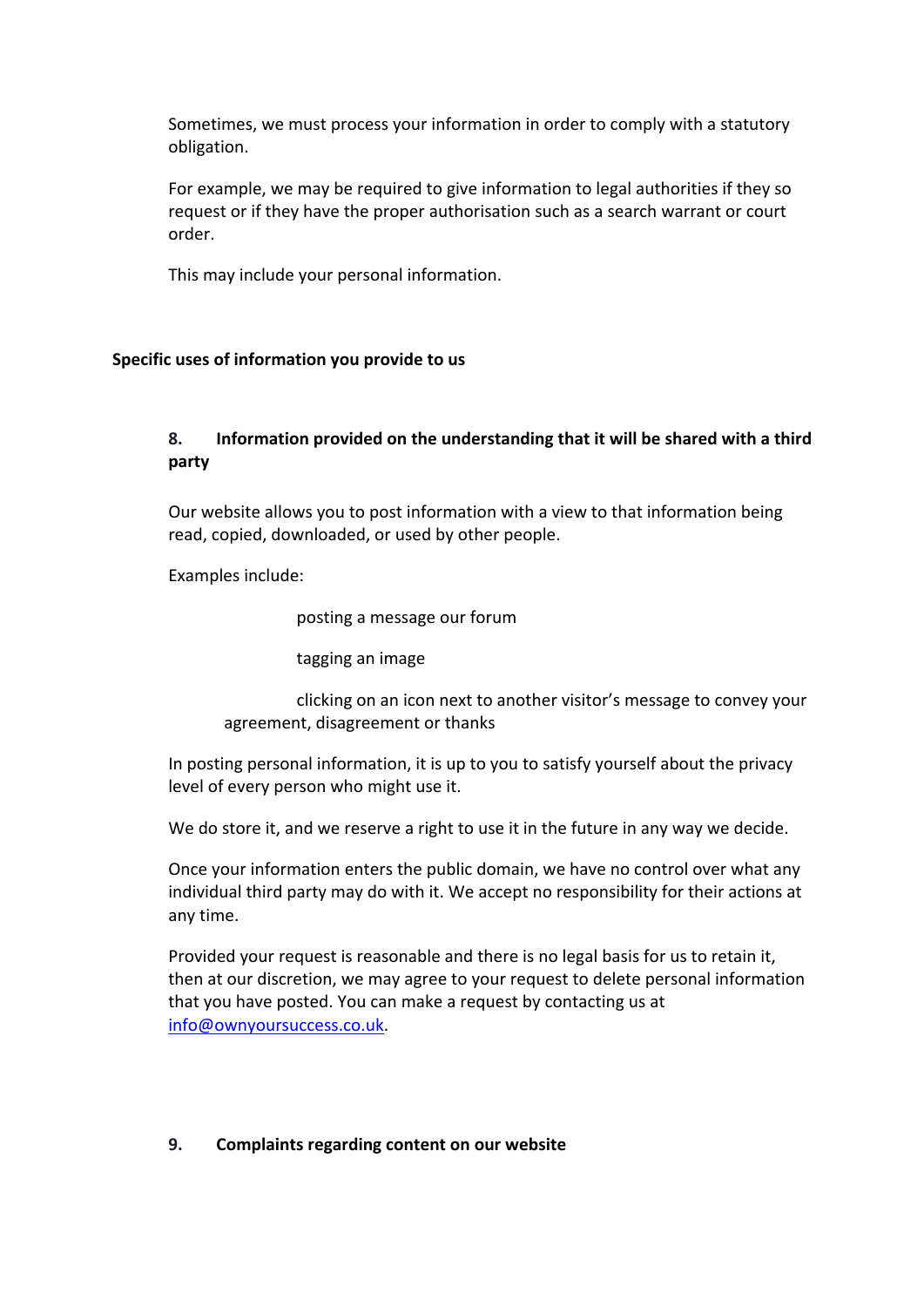We attempt to moderate user-generated content, but we are not always able to do so as soon as that content is published.

If you complain about any of the content on our website, we shall investigate your complaint.

If we feel it is justified or if we believe the law requires us to do so, we shall remove the content while we investigate.

Free speech is a fundamental right, so we have to make a judgment as to whose right will be obstructed: yours, or that of the person who posted the content that offends you.

If we think your complaint is vexatious or without any basis, we shall not correspond with you about it.

## **10. Information relating to your method of payment**

Payment information is never taken by us or transferred to us either through our website or otherwise. Our employees and contractors never have access to it. At the point of payment, you are transferred to a secure page on the website of stripe payment service provider. That page may be branded to look like a page on our website, but it is not controlled by us.

## **11. Communicating with us**

When you contact us, whether by telephone, through our website or by e-mail, we collect the data you have given to us in order to reply with the information you need.

We record your request and our reply in order to increase the efficiency of our business.

We keep personally identifiable information associated with your message, such as your name and email address so as to be able to track our communications with you to provide a high-quality service.

# **12. Complaining**

When we receive a complaint, we record all the information you have given to us.

We use that information to resolve your complaint.

If your complaint reasonably requires us to contact some other person, we may decide to give to that other person some of the information contained in your complaint. We do this as infrequently as possible, but it is a matter for our sole discretion as to whether we do give information, and if we do, what that information is.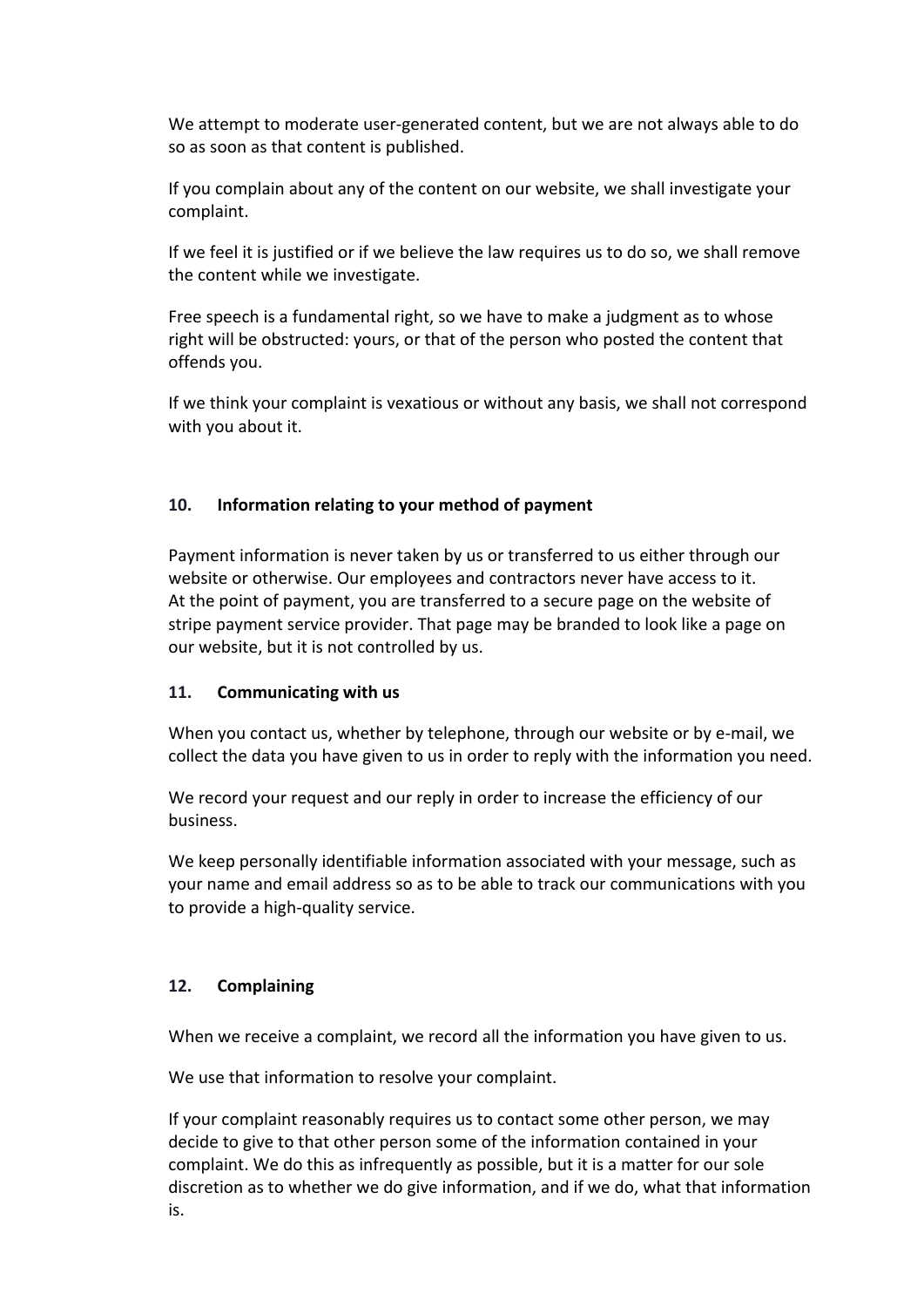We may also compile statistics showing information obtained from this source to assess the level of service we provide, but not in a way that could identify you or any other person.

# **13. Affiliate and business partner information**

This is information given to us by you in your capacity as an affiliate of us or as a business partner.

It allows us to recognise visitors that you have referred to us, and to credit to your commission due for such referrals. It also includes information that allows us to transfer the commission to you.

The information is not used for any other purpose.

We undertake to preserve the confidentiality of the information and of the terms of our relationship.

We expect any affiliate or partner to agree to reciprocate this policy.

## **Use of information we collect through automated systems when you visit our website**

## **14. Cookies**

Cookies are small text files that are placed on your computer's hard drive by your web browser when you visit any website. They allow information gathered on one web page to be stored until it is needed for use on another, allowing a website to provide you with a personalised experience and the website owner with statistics about how you use the website so that it can be improved.

Some cookies may last for a defined period of time, such as one day or until you close your browser. Others last indefinitely.

Your web browser should allow you to delete any you choose. It also should allow you to prevent or limit their use.

Our website uses cookies. They are placed by software that operates on our servers, and by software operated by third parties whose services we use.

We use cookies in the following ways:

to track how you use our website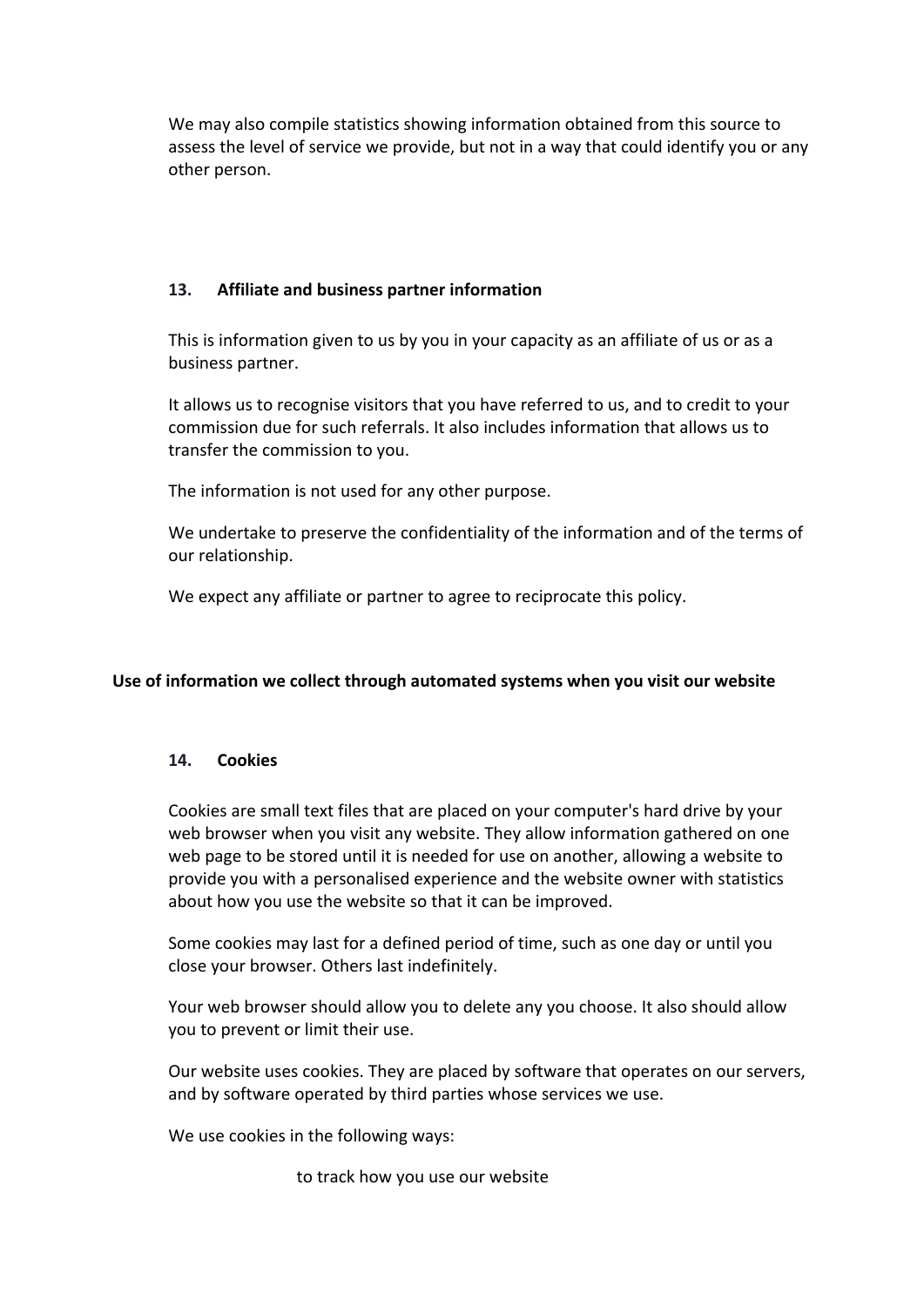to record whether you have seen specific messages we display on our website

to keep you signed in our site

 to record your answers to surveys and questionnaires on our site while you complete them

 to record the conversation thread during a live chat with our support team

## **15. Personal identifiers from your browsing activity**

Requests by your web browser to our servers for web pages and other content on our website are recorded.

We record information such as your geographical location, your Internet service provider and your IP address. We also record information about the software you are using to browse our website, such as the type of computer or device and the screen resolution.

We use this information in aggregate to assess the popularity of the webpages on our website and how we perform in providing content to you.

If combined with other information we know about you from previous visits, the data possibly could be used to identify you personally, even if you are not signed in to our website.

## **16. Our use of re-marketing**

Re-marketing involves placing a cookie on your computer when you browse our website in order to be able to serve to you an advert for our products or services when you visit some other website.

We may use a third party to provide us with re-marketing services from time to time. If so, then if you have consented to our use of cookies, you may see advertisements for our products and services on other websites.

## **Disclosure and sharing of your information**

## **17. Information we obtain from third parties**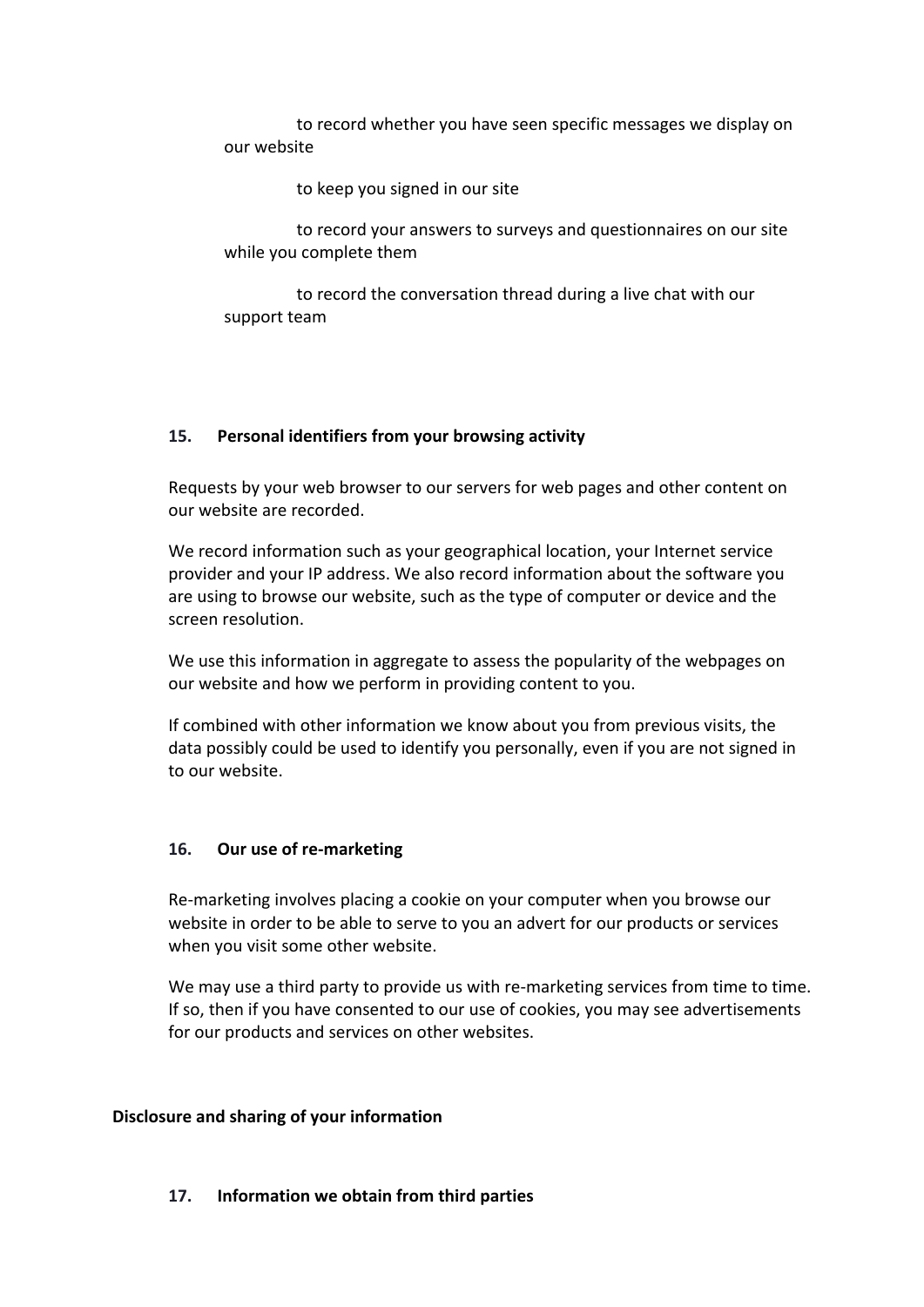Although we do not disclose your personal information to any third party (except as set out in this notice), we sometimes receive data that is indirectly made up from your personal information from third parties whose services we use.

# **18. Data may be processed outside the European Union**

Our websites are hosted in United Kingdom.

We may also use outsourced services in countries outside the European Union from time to time in other aspects of our business.

Accordingly data obtained within the UK or any other country could be processed outside the European Union.

We use the following safeguards with respect to data transferred outside the European Union:

 the processor is within the same corporate group as our business or organisation and abides by the same binding corporate rules regarding data processing.

# **19. Your duty to inform us of changes**

The personal

data we hold about you must be accurate and current. Please keep us informed if your personal data changes.

## **20. Access to your personal information**

At any time you may review or update personally identifiable information that we hold about you, by signing in to your account on our website.

To obtain a copy of any information that is not provided on our website you should contact us to make that request.

After receiving the request, we will tell you when we expect to provide you with the information, and whether we require any fee for providing it to you.

## **21. Removal of your information**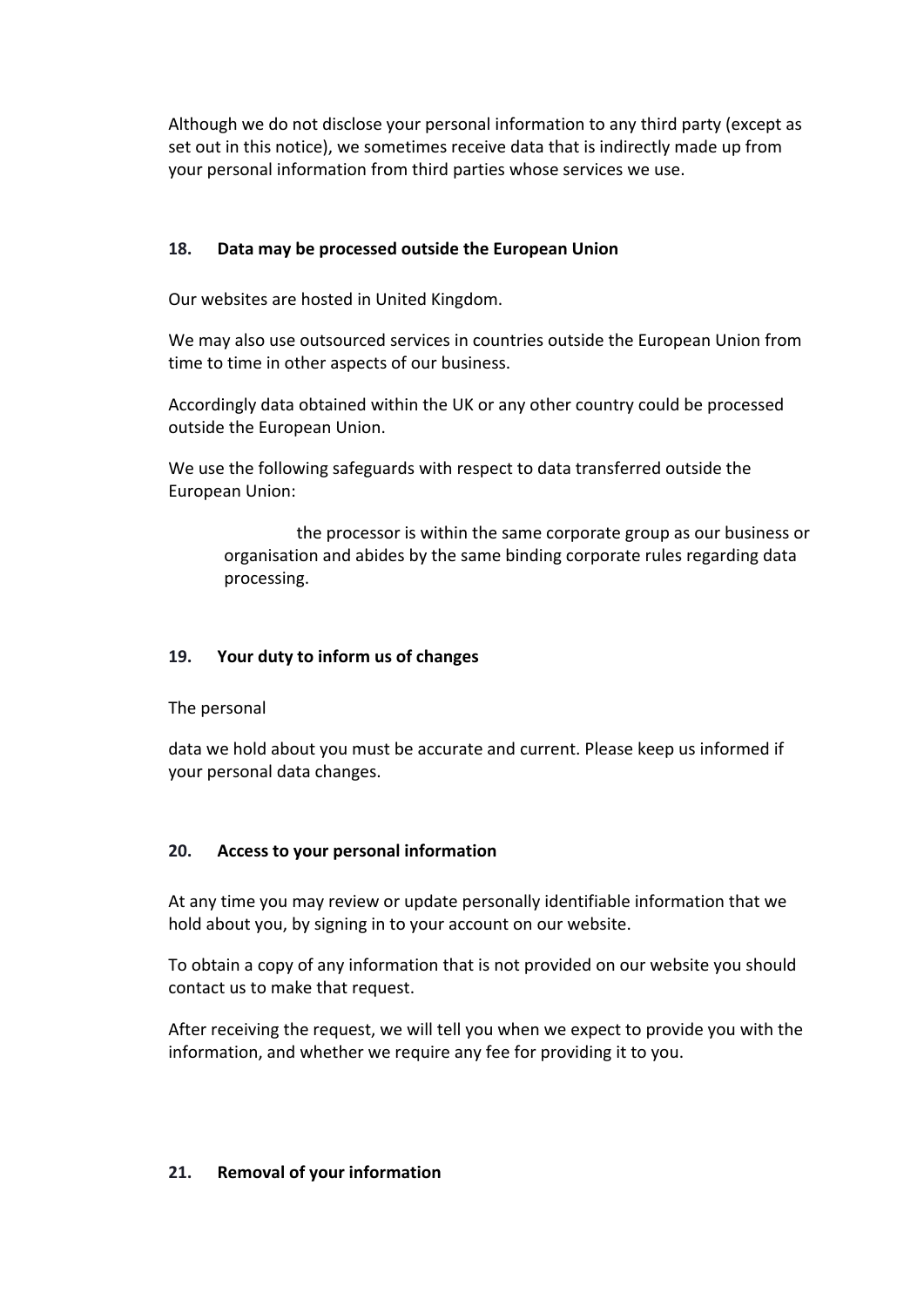If you wish us to remove personally identifiable information from our website, you should contact us to make your request.

This may limit the service we can provide to you.

# **22. Verification of your information**

When we receive any request to access, edit or delete personal identifiable information we shall first take reasonable steps to verify your identity before granting you access or otherwise taking any action. This is important to safeguard your information.

## **Other matters**

## **23. Use of site by children**

We do not sell products or provide services for purchase by children, nor do we market to children.

If you are under 18, you may use our website only with consent from a parent or guardian

Such child users and visitors will inevitably visit other parts of the site and will be subject to whatever on-site marketing they find, wherever they visit.

## **24. Encryption of data sent between us**

We use Secure Sockets Layer (SSL) certificates to verify our identity to your browser and to encrypt any data you give us.

Whenever information is transferred between us, you can check that it is done so using SSL by looking for a closed padlock symbol or other trust mark in your browser's URL bar or toolbar.

## **25. How you can complain**

If you are not happy with our privacy policy or if you have any complaint then you should tell us.

If a dispute is not settled then we hope you will agree to attempt to resolve it by engaging in good faith with us in a process of mediation or arbitration.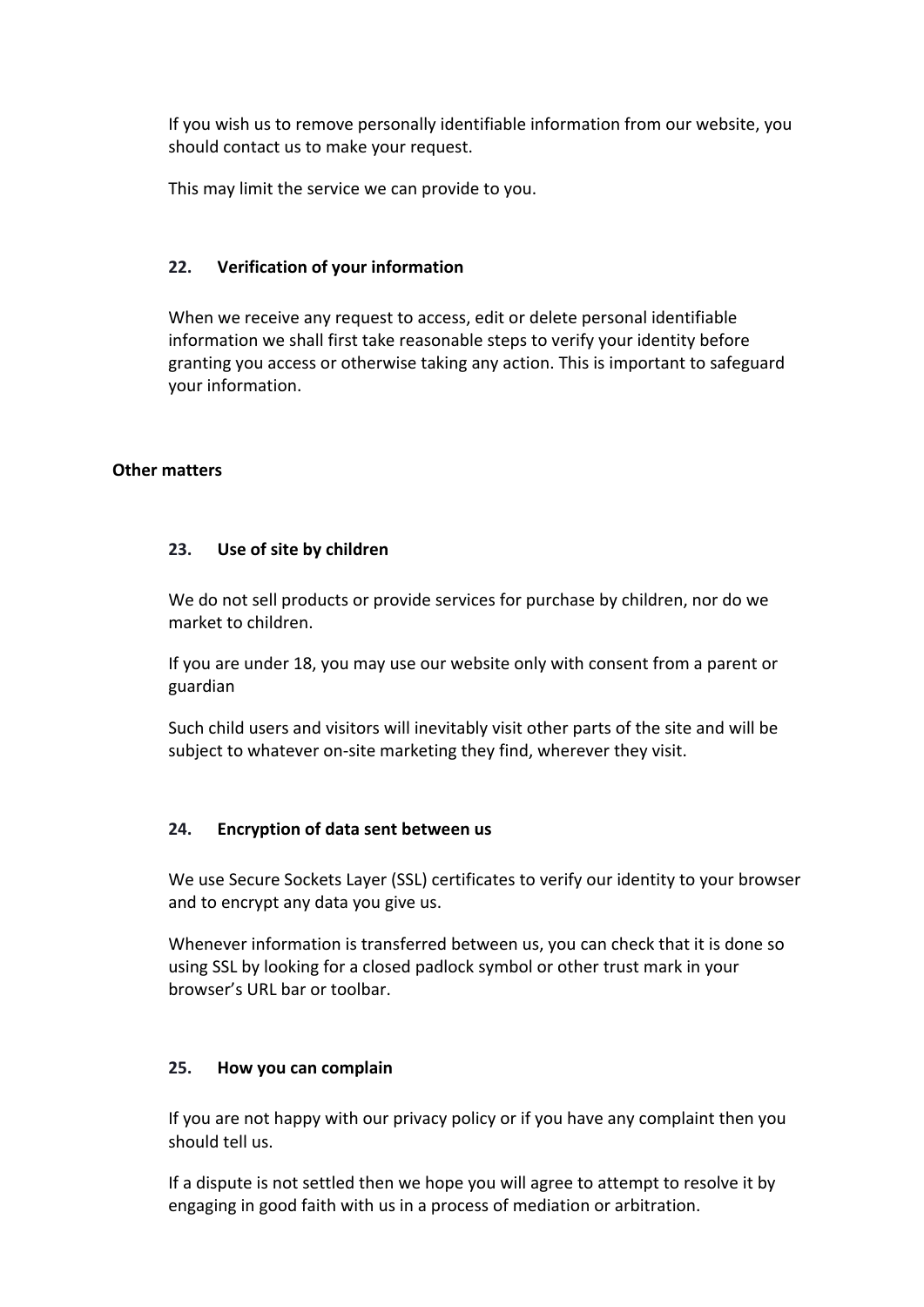If you are in any way dissatisfied about how we process your personal information, you have a right to lodge a complaint with the Information Commissioner's Office (ICO). This can be done at https://ico.org.uk/make-a-complaint/. We would, however, appreciate the opportunity to talk to you about your concern before you approach the ICO.

# **26. Retention period for personal data**

Except as otherwise mentioned in this privacy notice, we keep your personal information only for as long as required by us:

to provide you with the services you have requested;

 to comply with other law, including for the period demanded by our tax authorities;

to support a claim or defence in court.

# **27. Compliance with the law**

Our privacy policy has been compiled so as to comply with the law of every country or legal jurisdiction in which we aim to do business. If you think it fails to satisfy the law of your jurisdiction, we should like to hear from you.

However, ultimately it is your choice as to whether you wish to use our website.

# **28. Review of this privacy policy**

We may update this privacy notice from time to time as necessary. The terms that apply to you are those posted here on our website on the day you use our website. We advise you to print a copy for your records.

If you have any question regarding our privacy policy, please contact us.

## **Terms and Conditions**

Registration Policy If you are unable to attend this event, you may send a substitute delegate in your place at no additional cost. Please advise us of any substitutions as soon as possible. Alternatively, you may transfer your registration to another event run by Own Your Success Ltd. A 10% service fee may apply. Should you wish to cancel your registration, please notify us in writing as soon as possible and a credit note will be issued valid for use towards any future event held by Own Your Success Ltd in the twelve months following date of issuance. Cancellation notifications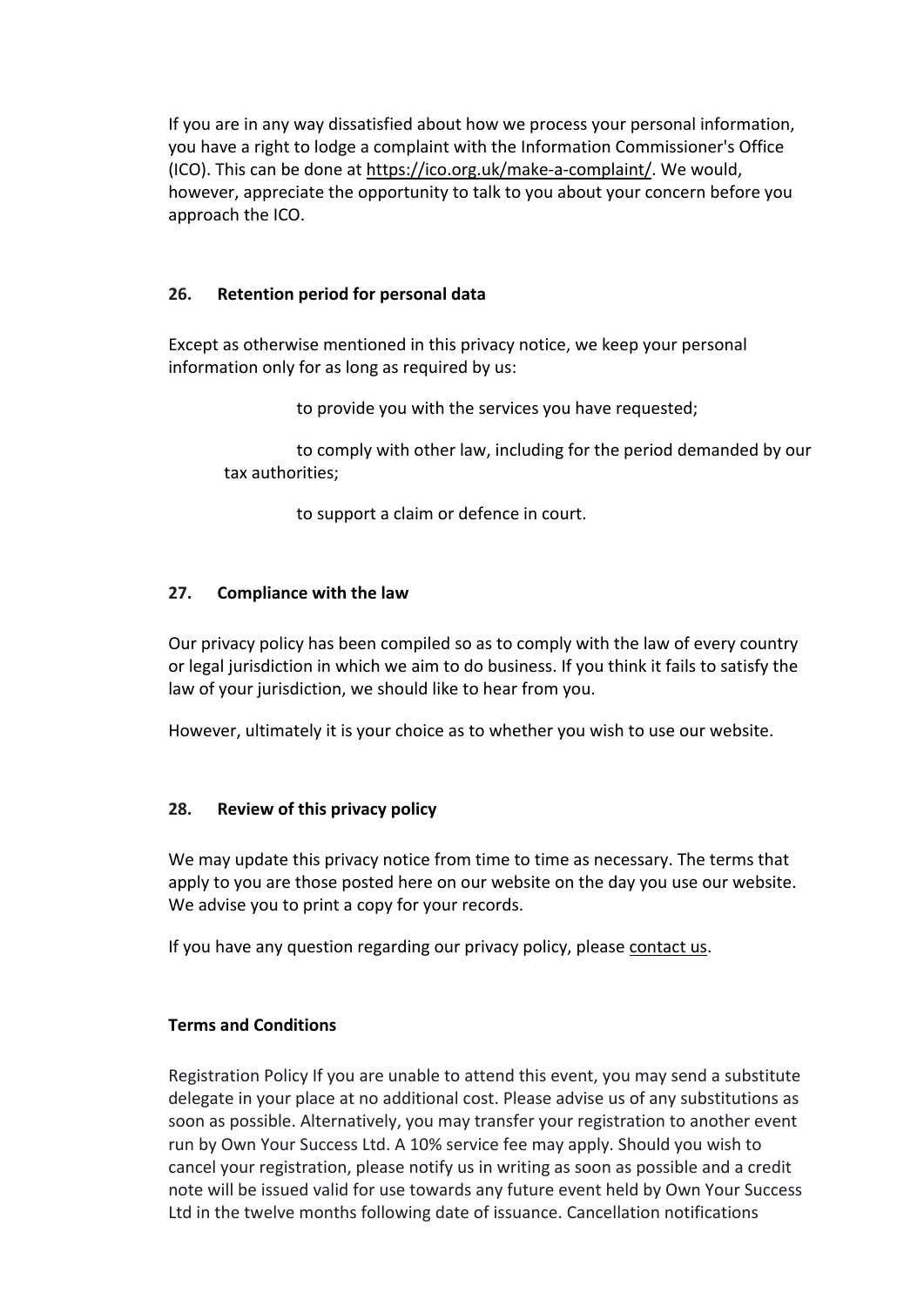received less than 14 days from the event running will receive a credit note to the value of the registration fee less a service fee of £100. Own Your Success Ltd does not provide refunds for cancellation. The prices above are based on one person per registration. Multiple people can't attend within any day of the event on a single registration. Split tickets, i.e. a different person attending each day of the event, can be arranged. A fee will apply. Please call us for details. Own Your Success Ltd takes all care to produce high-quality events that deliver as promised. All advertised details are correct at time of publishing. However, when circumstances beyond our control prevail, we reserve the right to change program content, facilitators or venues. We also reserve the right to cancel or reschedule events if circumstances arise whereby the performance of the event is no longer feasible, possible or legal. Own Your Success Ltd will not be responsible for any loss or damage arising from any changes to or canceling or rescheduling of an event. If an event is canceled or rescheduled, Own Your Success Ltd will make every effort to contact every registered delegate; if an event is canceled or you are unable to attend the rescheduled event you will be issued with a credit note valid for use towards any future Own Your Success event held in the twelve months following date of issuance

Disclaimer Own Your Success has taken due care in selecting qualified professionals as its authors and course facilitators. The information provided by course facilitators is not produced by Own Your success Ltd and should not be regarded as advice. Own Your Success Ltd accepts no responsibility for reliance on such information.

Privacy Statement Own Your Success Ltd is committed to your privacy. All information collected on this registration will be held in the strictest of confidence and accordance with the Privacy Act 1988. Own Your Success Ltd will add your information to a secure database. This will be used primarily to contact you for ongoing research, product development and notice of future events and services offered by Own Your Success Ltd. Occasionally you may receive information from organisations associated with Own Your Success Ltd. If you do not wish to receive such information please tick this box: To update or have your details deleted please advise our Customer Success team at Own Your Success Ltd, Phone: 0131 357 1986, Email: info@ownyoursuccess.co.uk © 2019 Own Your Success Ltd. Company Number SC637620

#### **Fulfilment policy**

Once customer have purchased a ticket off the Own Your Success registration page(s) with the required amount of information required and chosen a payment method the ticket will automatically be send via email to the specific delegate and booking contact.

#### Website Term and Conditions: -

This website is owned and operated by WIX on behalf of Own Your Success. These Terms set forth the terms and conditions under which you may use our website and services as offered by us. This website offers visitors conference and events services. By accessing or using the website of our service, you approve that you have read, understood, and agree to be bound by these Terms.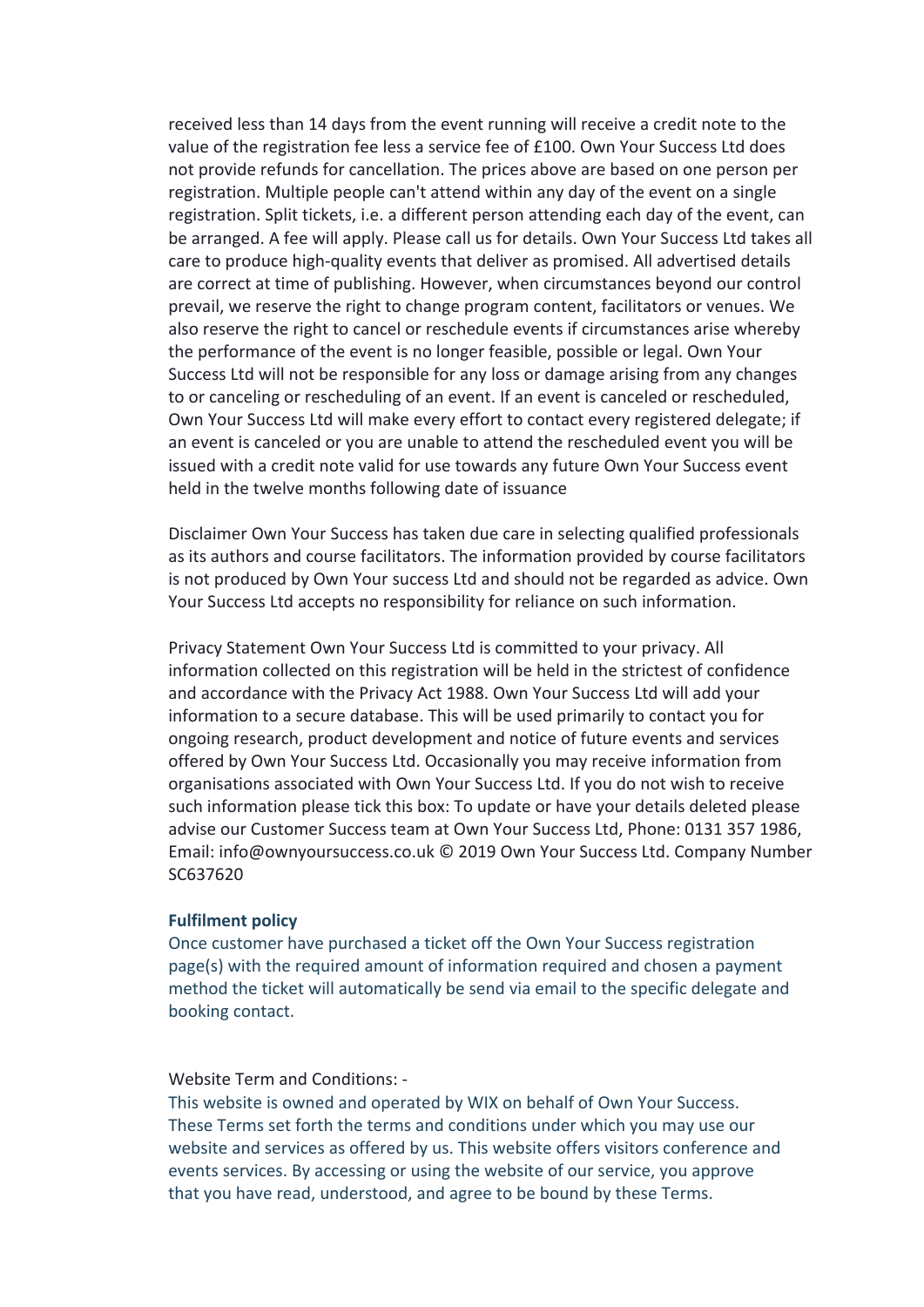#### *Who can use your website*

In order to use our website and/or receive our services, you must be at least 18 years of age, or of the legal age of majority in your jurisdiction, and possess the legal authority, right and freedom to enter into these Terms as a binding agreement. You are not allowed to use this website and/or receive services if doing so is prohibited in your country or under any law or regulation applicable to you.

#### *Key commercial Terms offered to customers*

When buying an item, you agree that: (i) you are responsible for reading the full item listing before making a commitment to buy it: (ii) you enter into a legally binding contract to purchase an item when you commit to buy an item and you complete the check-out payment process.

#### *Retention of right to change offering*

The prices we charge for using our services / for our products are listed on the website. We reserve the right to change our prices for products displayed at any time, and to correct pricing errors that may inadvertently occur. Additional information about pricing and tax is available on the payments page.

#### *responsibility for services and products*

We deliver an event to the best standard possible with the most up to date information at the current market place time.

We look to make sure that everyone that comes along to the events has an enjoyable experience with hopefully a new set of tools to take into the workforce, we however can not be responsible for how effective you use these in the workforce after each and every event.

#### *Ownership of intellectual property, copyrights and logos*

The Service and all materials therein or transferred thereby, including, without limitation, software, images, text, graphics, logos, patents, trademarks, service marks, copyrights, photographs, audio, videos, music and all Intellectual Property Rights related thereto, are the exclusive property of Own Your Success Ltd. Except as explicitly provided herein, nothing in these Terms shall be deemed to create a license in or under any such Intellectual Property Rights, and you agree not to sell, license, rent, modify, distribute, copy, reproduce, transmit, publicly display, publicly perform, publish, adapt, edit or create derivative works thereof.

#### *Indemnification*

You agree to indemnify and hold Own Your Success harmless from any demands, loss, liability, claims or expenses (including legal fees), made against them by any third party due to, or arising out of, or in connection with your use of the website or any of the services offered on the website.

#### *Limitation of liability*

To the maximum extent permitted by applicable law, Own Your Success Ltd assumes no liability or responsibility for any (i) errors, mistakes, or inaccuracies of content; (ii) personal injury or property damage, of any nature whatsoever, resulting from your